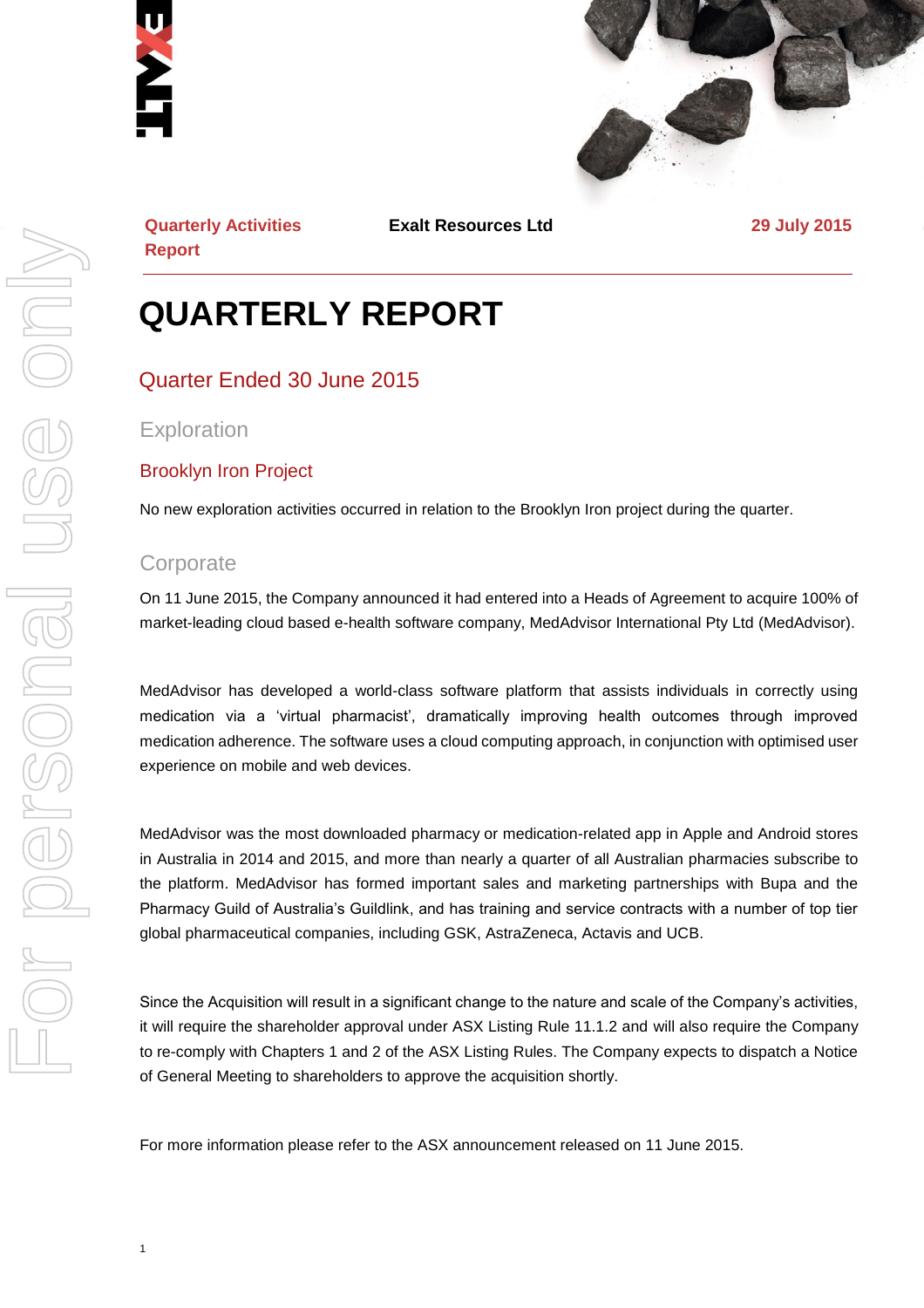

**QUARTERLY REPORT Quarter Ended 30 June 2015**

On 4 May 2015, Mr Stephen Brockhurst was appointed Director and Company Secretary to replace Mr Shane Hartwig.

#### **ASX Listing Rule 5.3.3 – Details of Tenements Held at 30 June 2015**

| <b>Country</b> | <b>Project name</b> | Tenement   | No of<br>Tenement | Area               | <b>Interest</b> |
|----------------|---------------------|------------|-------------------|--------------------|-----------------|
| Australia      | Mineral Hill South  | EL<br>7945 |                   | 112km <sup>2</sup> | 100%            |

No mining tenements were acquired or disposed of during the quarter.

#### **For more information**

Peter Bennetto Exalt Resources Ltd Tel: +61 2 8075 4635 Email[: info@exaltresources.com.au](mailto:info@exaltresources.com.au)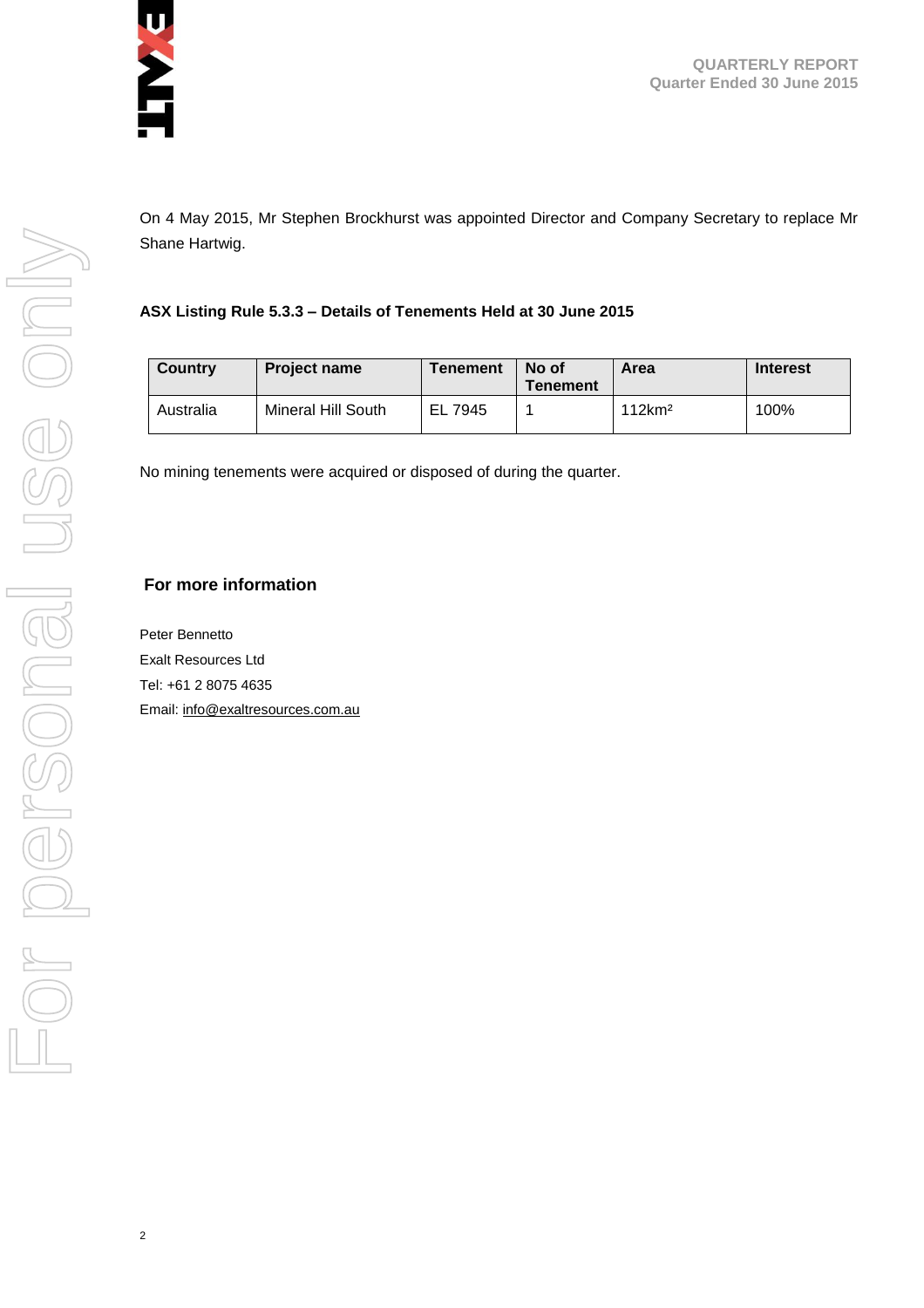



**Appendix 5B Exalt Resources Ltd 29 July 2015**

# **QUARTERLY REPORT Appendix 5B**

## Mining exploration entity quarterly report

Introduced 01/07/96 Origin Appendix 8 Amended 01/07/97, 01/07/98, 30/09/01, 01/06/10, 17/12/10

Name of entity

EXALT RESOURCES LTD

17 145 327 617 30 JUNE 2015

ABN Quarter ended ("current quarter")

#### Consolidated statement of cash flows

|            |                                                          | Current quarter | Year to date |
|------------|----------------------------------------------------------|-----------------|--------------|
|            | Cash flows related to operating activities               | \$A'000         | (12 months)  |
|            |                                                          |                 | \$A'000      |
| 1.1        | Receipts from product sales and related<br>debtors       |                 |              |
| 1.2        | Payments for (a) exploration & evaluation                | (2)             | (34)         |
|            | (b) development                                          |                 |              |
|            | (c) production                                           |                 |              |
|            | (d) administration                                       | (54)            | (350)        |
| 1.3<br>1.4 | Dividends received                                       |                 | 3            |
|            | Interest and other items of a similar nature<br>received |                 |              |
| 1.5        | Interest and other costs of finance paid                 |                 | (1)          |
| 1.6        | Income taxes paid                                        |                 |              |
| 1.7        | Other (provide details if material)                      |                 |              |
|            | <b>Net Operating Cash Flows</b>                          | (56)            | (382)        |
|            | Cash flows related to investing activities               |                 |              |
| 1.8        | Payment for purchases of:                                |                 |              |
|            | (a) prospects                                            |                 |              |
|            | (b) other fixed assets                                   |                 |              |
| 1.9        | Proceeds from sale of:(a) prospects                      |                 |              |
|            | (b) equity investments                                   |                 |              |
|            | (c) other fixed assets                                   |                 |              |
| 1.10       | Loans to other entities                                  |                 |              |
| 1.11       | Loans repaid by other entities                           |                 |              |
| 1.12       | Other (provide details if material)                      |                 |              |
|            | Net investing cash flows                                 |                 |              |
| 1.13       | Total operating and investing cash flows                 |                 |              |
|            | (carried forward)                                        | (56)            | (382)        |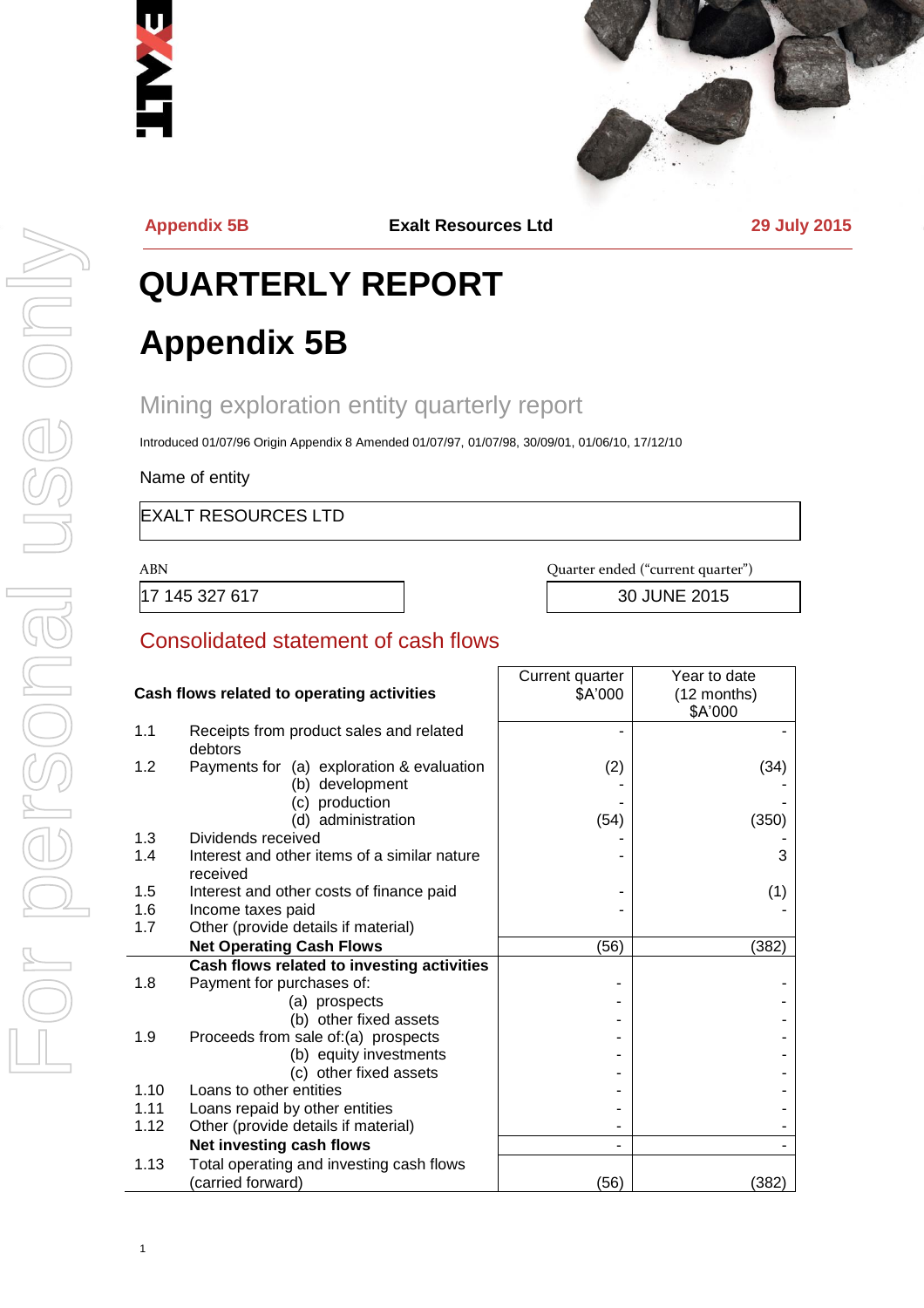

| 1.13 | Total operating and investing cash flows   |      |       |
|------|--------------------------------------------|------|-------|
|      | (brought forward)                          | (56) | (382) |
|      |                                            |      |       |
|      | Cash flows related to financing activities |      |       |
| 1.14 | Proceeds from issues of shares, options,   |      | 135   |
|      | etc.                                       |      |       |
| 1.15 | Proceeds from sale of forfeited shares     |      |       |
| 1.16 | Proceeds from borrowings                   | 90   | 90    |
| 1.17 | Repayment of borrowings                    |      |       |
| 1.18 | Dividends paid                             |      |       |
| 1.19 | Other (provide details if material)        |      |       |
|      | Capital raising costs                      |      | (9)   |
|      | Net financing cash flows                   | 90   | 216   |
|      |                                            |      |       |
|      | Net increase (decrease) in cash held       | 34   | (166) |
| 1.20 | Cash at beginning of quarter/year to date  | 131  | 331   |
| 1.21 | Exchange rate adjustments to item 1.20     |      |       |
|      |                                            | 165  | 165   |
| 1.22 | Cash at end of quarter                     |      |       |

## Payments to directors of the entity and associates of the directors

|      |                                                                  | Curent quarter |
|------|------------------------------------------------------------------|----------------|
|      |                                                                  | \$A'000        |
| 1.23 | Aggregate amount of payments to the parties included in item 1.2 |                |
| 1.24 | Aggregate amount of loans to the parties included in item 1.10   |                |
| 1.25 | Explanation necessary for an understanding of the transactions   |                |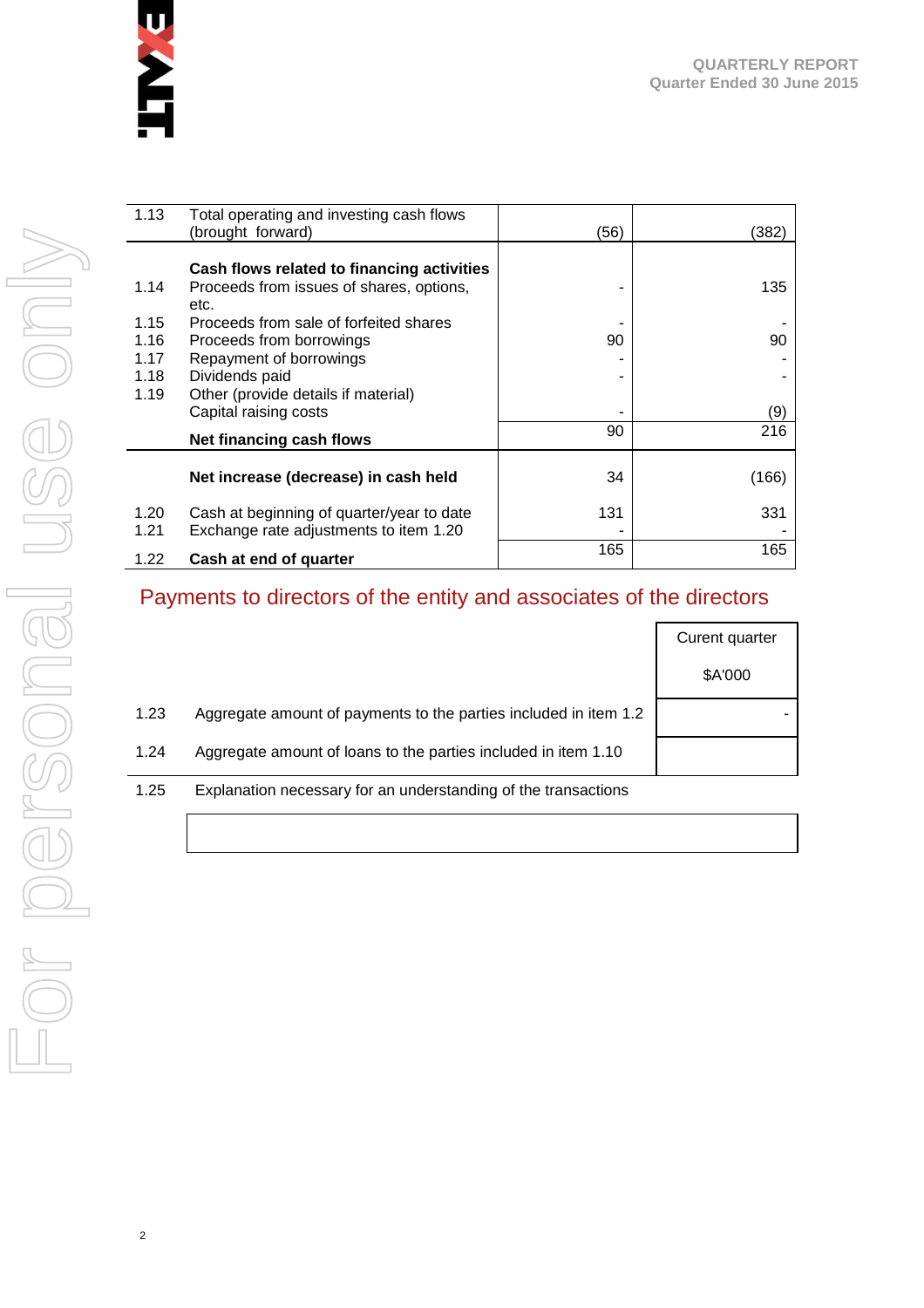

#### Non-cash financing and investing activities

- 2.1 Details of financing and investing transactions which have had a material effect on consolidated assets and liabilities but did not involve cash flows
- 2.2 Details of outlays made by other entities to establish or increase their share in projects in which the reporting entity has an interest

### Financing facilities available

*Add notes as necessary for an understanding of the position.*

|     |                             | Amount available<br>$A'$ 000 | Amount used<br>$A'$ 000 |
|-----|-----------------------------|------------------------------|-------------------------|
| 3.1 | Loan facilities             | -                            |                         |
| 3.2 | Credit standby arrangements | -                            |                         |

#### Estimated cash outflows for next quarter

|     |                            | $A'$ 000                 |
|-----|----------------------------|--------------------------|
| 4.1 | Exploration and evaluation | 10                       |
| 4.2 | Development                | $\overline{\phantom{a}}$ |
| 4.3 | Production                 | $\overline{\phantom{0}}$ |
| 4.4 | Administration             | 130                      |
|     | <b>Total</b>               | 140                      |
|     |                            |                          |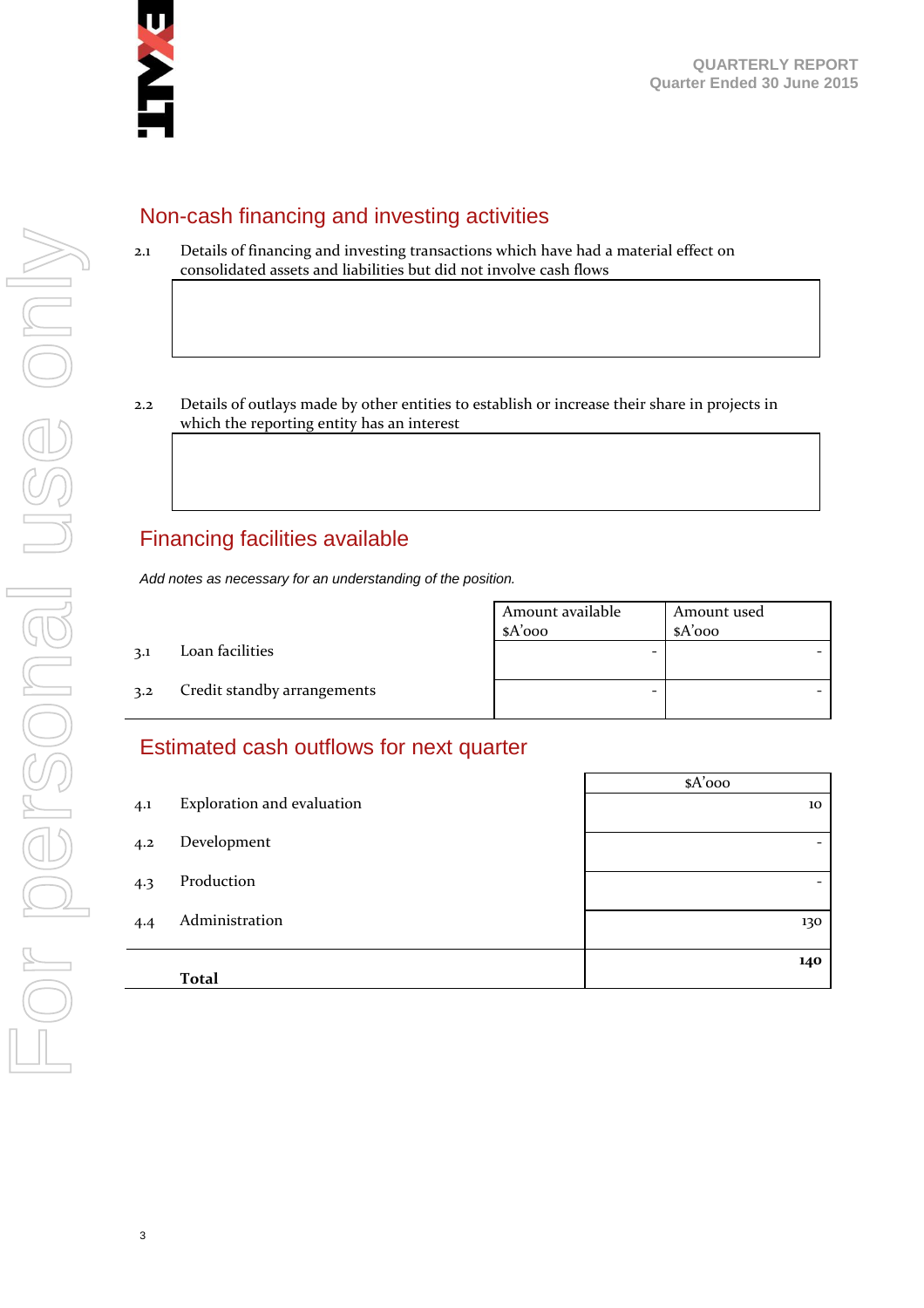

## Reconciliation of cash

| Reconciliation of cash at the end of the quarter (as<br>shown in the consolidated statement of cash flows)<br>to the related items in the accounts is as follows. |                                           | Current quarter<br>$A'$ 000 | Previous quarter<br>$A'$ 000 |
|-------------------------------------------------------------------------------------------------------------------------------------------------------------------|-------------------------------------------|-----------------------------|------------------------------|
| 5.1                                                                                                                                                               | Cash on hand and at bank                  | 141                         | 107                          |
| 5.2                                                                                                                                                               | Deposits at call                          | 24                          | 24                           |
| 5.3                                                                                                                                                               | Bank overdraft                            |                             |                              |
| 5.4                                                                                                                                                               | Other (provide details)                   |                             |                              |
|                                                                                                                                                                   | Total: cash at end of quarter (item 1.22) | 165                         | 131                          |

## Changes in interests in mining tenements

|     |                                                                        | Tenement<br>reference | Nature of interest<br>(note (2)) | Interest at<br>beginning | Interest<br>at end of |
|-----|------------------------------------------------------------------------|-----------------------|----------------------------------|--------------------------|-----------------------|
|     |                                                                        |                       |                                  | of quarter               | quarter               |
| 6.1 | Interests in mining<br>tenements<br>relinquished, reduced<br>or lapsed | <b>Nil</b>            |                                  |                          |                       |
| 6.2 | Interests in mining<br>tenements acquired or<br>increased              | Nil                   |                                  |                          |                       |

4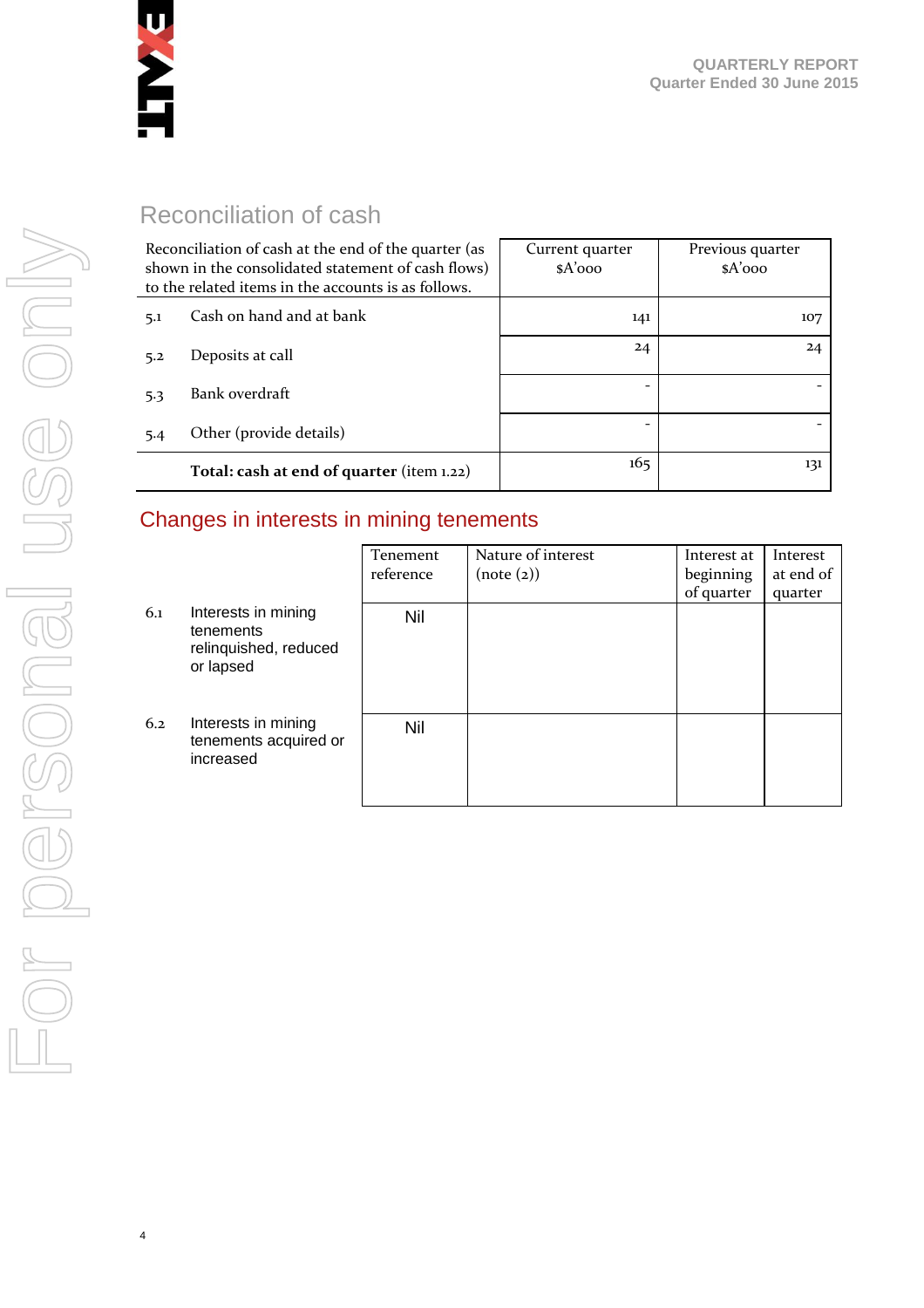

#### Issued and quoted securities at end of current quarter

*Description includes rate of interest and any redemption or conversion rights together with prices and dates.*

|      |                                                                                                                                      | Total      | Number     | Issue price per          | Amount paid up per              |
|------|--------------------------------------------------------------------------------------------------------------------------------------|------------|------------|--------------------------|---------------------------------|
|      |                                                                                                                                      | number     | quoted     | security (cents)         | security (cents)                |
| 7.1  | <b>Preference</b><br>*securities<br>(description)                                                                                    | Nil        |            |                          |                                 |
| 7.2  | Changes during quarter<br>(a) Increases through<br>issues<br>(b) Decreases through<br>returns of capital, buy-<br>backs, redemptions |            |            |                          |                                 |
| 7.3  | +Ordinary securities                                                                                                                 | 85,250,406 | 85,250,406 |                          |                                 |
| 7.4  | Changes during quarter<br>(a) Increases through<br>issues<br>(b) Decreases through<br>returns of capital, buy-<br>backs              |            |            |                          |                                 |
| 7.5  | +Convertible debt<br>securities<br>(description)                                                                                     | Nil        |            |                          |                                 |
| 7.6  | Changes during quarter<br>(a) Increases through<br>issues<br>(b) Decreases through<br>securities matured,<br>converted               |            |            |                          |                                 |
| 7.7  | <b>Options</b> (description<br>and conversion<br>factor)                                                                             | 16,008,568 | 16,008,568 | Exercise price<br>\$0.20 | Expiry date<br>31 December 2015 |
| 7.8  | Issued during quarter                                                                                                                | Nil        | Nil        |                          |                                 |
| 7.9  | <b>Exercised during</b><br>quarter                                                                                                   | Nil        |            |                          |                                 |
| 7.10 | <b>Expired during</b><br>quarter                                                                                                     | Nil        |            |                          |                                 |
| 7.11 | Performance<br><b>Shares</b><br>(totals only)                                                                                        | <b>NIL</b> |            |                          |                                 |
| 7.12 | <b>Unsecured notes</b><br>(totals only)                                                                                              |            |            |                          |                                 |